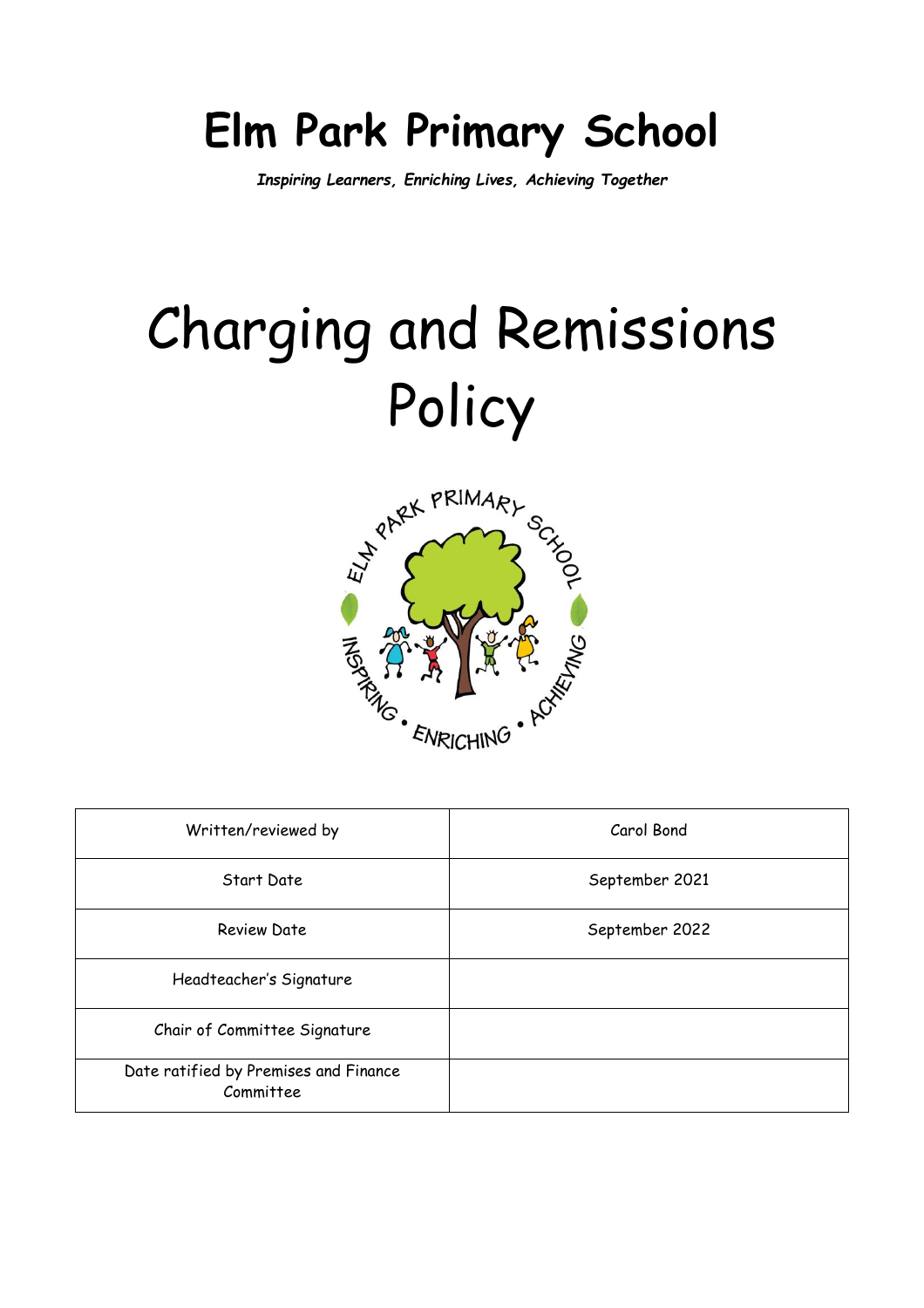# **Equality Impact Assessment (EIA) Part 1: EIA Screening**

| <b>Policies, Procedures or Practices:</b> | Charging and<br>remissions | DATE:                   | June 2021 |
|-------------------------------------------|----------------------------|-------------------------|-----------|
| <b>EIA CARRIED OUT BY:</b>                | Carol Bond                 | <b>EIA APPROVED BY:</b> |           |

# **Groups that may be affected:**

| Are there concerns that the policy could have a different impact on                                                  | Existing or potential | Existing or potential for a positive |
|----------------------------------------------------------------------------------------------------------------------|-----------------------|--------------------------------------|
| any of the following groups? (please tick the relevant boxes)                                                        | adverse impact        | impact                               |
| Age (young people, the elderly; issues surrounding protection and<br>welfare, recruitment, training, pay, promotion) |                       |                                      |
| Disability (physical and mental disability, learning difficulties; issues                                            |                       |                                      |
| surrounding access to buildings, curriculum and communication)                                                       |                       |                                      |
| Gender reassignment                                                                                                  |                       |                                      |
| Marriage and civil partnership                                                                                       |                       |                                      |
| Pregnancy and maternity                                                                                              |                       |                                      |
| Race                                                                                                                 |                       |                                      |
| Religion and belief (practices of worship, religious or cultural                                                     |                       |                                      |
| observance, including non-belief)                                                                                    |                       |                                      |
| <b>Gender identity</b>                                                                                               |                       |                                      |
| <b>Sexual orientation</b>                                                                                            |                       |                                      |

Any adverse impacts are explored in a Full Impact Assessment.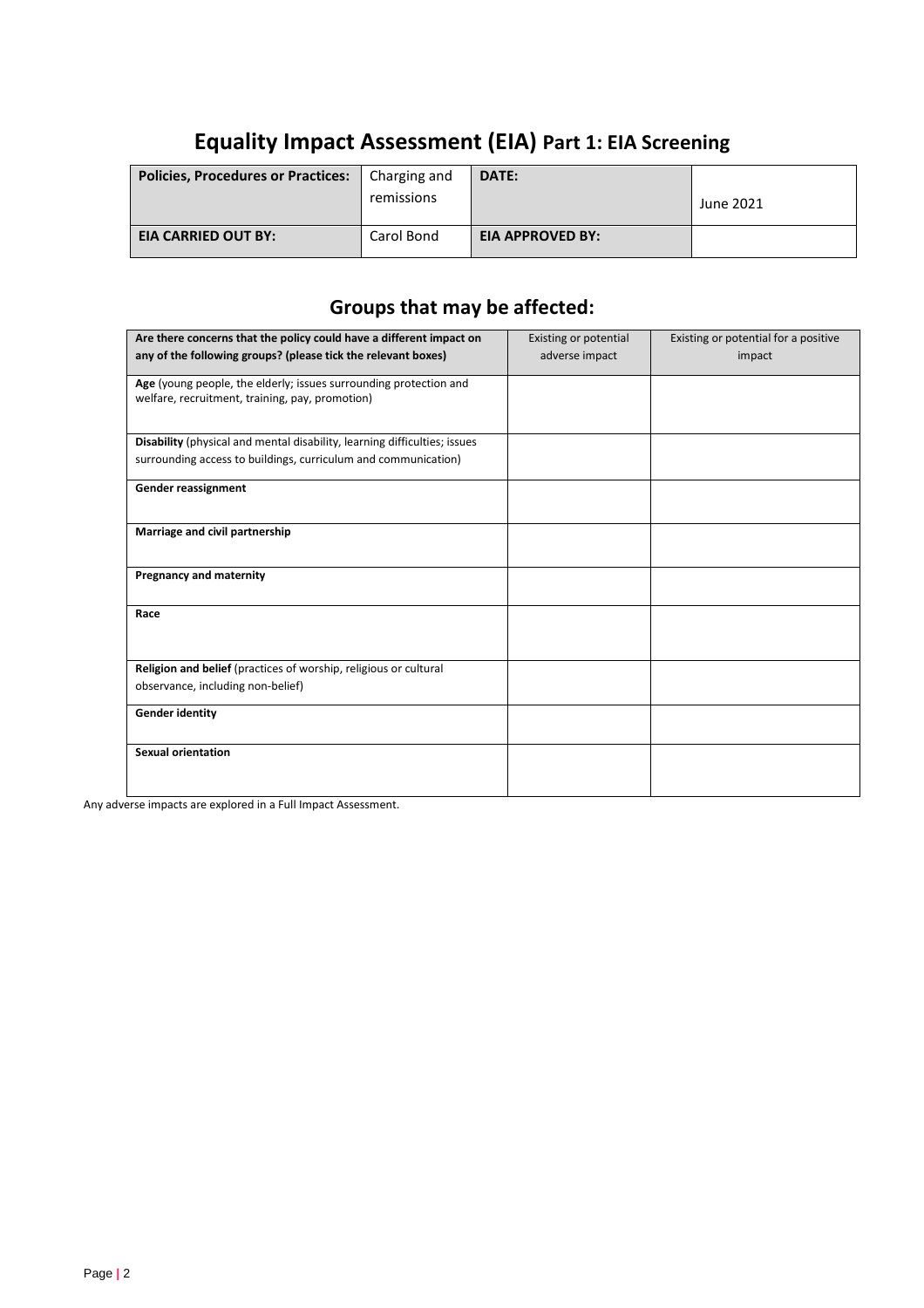# **Contents**

#### <span id="page-2-0"></span>**1. Aims**

Our school aims to:

- Have robust, clear processes in place for charging and remissions
- Clearly set out the types of activity that can be charged for and when charges will be made

## <span id="page-2-1"></span>**2. Legislation and guidance**

This policy is based on advice from the Department for Education (DfE) on [charging for school activities](https://www.gov.uk/government/publications/charging-for-school-activities) and [the Education Act 1996,](http://www.legislation.gov.uk/ukpga/1996/56/part/VI/chapter/III) sections 449-462 of which set out the law on charging for school activities in England.

#### <span id="page-2-2"></span>**3. Definitions**

- **Charge**: a fee payable for specifically defined activities
- **Remission**: the cancellation of a charge which would normally be payable

## <span id="page-2-3"></span>**4. Roles and responsibilities**

#### **4.1 The governing board**

The governing board has overall responsibility for approving the charging and remissions policy, but can delegate this to a committee, an individual governor or the headteacher.

The governing board also has overall responsibility for monitoring the implementation of this policy.

Responsibility for approving the charging and remissions policy has been delegated to the Finance and Premises Committee

#### **4.2 Headteachers**

The headteacher is responsible for ensuring staff are familiar with the charging and remissions policy, and that it is being applied consistently.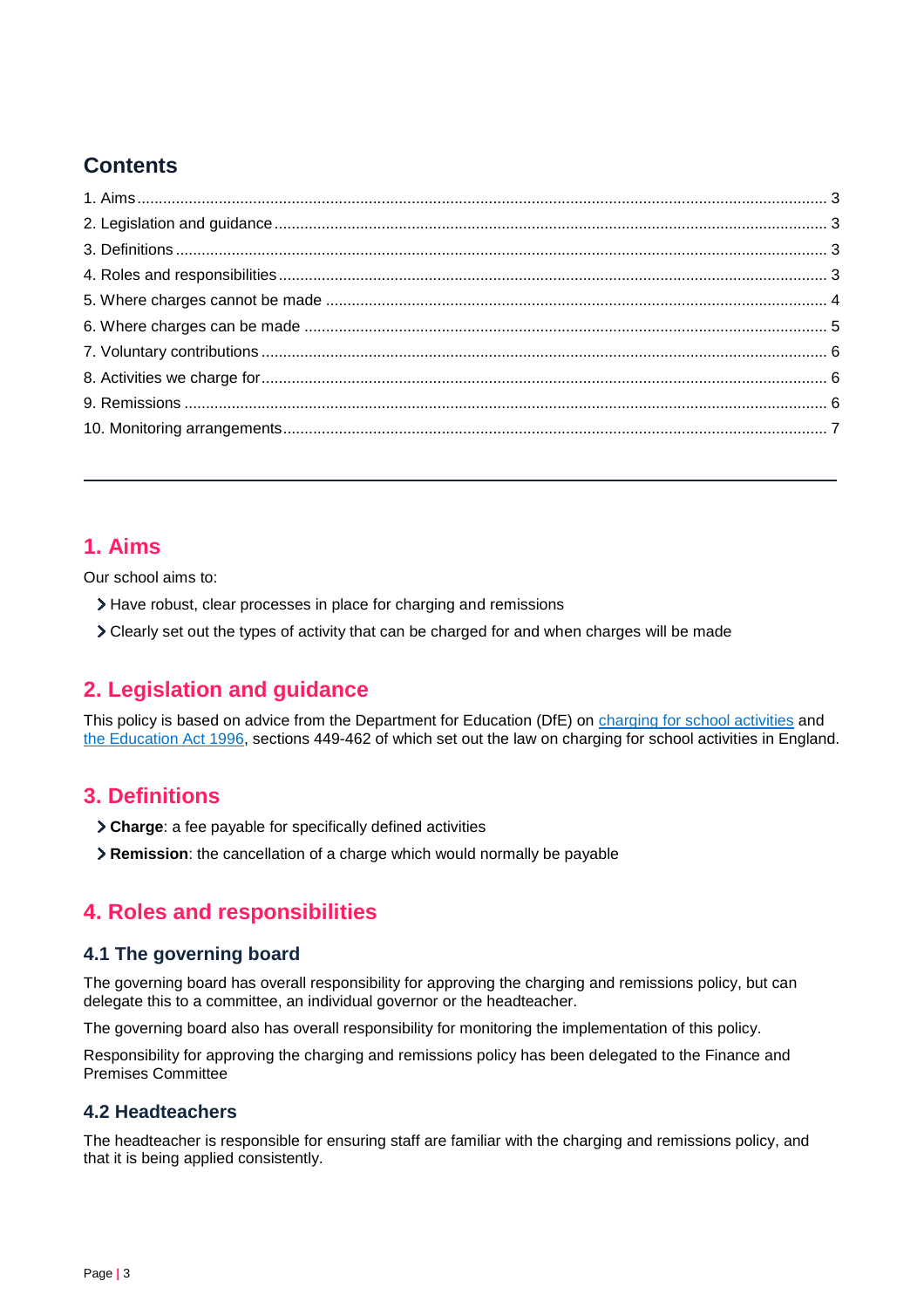#### **4.3 Staff**

Staff are responsible for:

- Implementing the charging and remissions policy consistently
- Notifying the headteacher of any specific circumstances which they are unsure about or where they are not certain if the policy applies

The school will provide staff with appropriate training in relation to this policy and its implementation.

#### **4.4 Parents**

Parents are expected to notify staff or the headteacher of any concerns or queries regarding the charging and remissions policy.

#### <span id="page-3-0"></span>**5. Where charges cannot be made**

Below we set out what we **cannot** charge for:

#### **5.1 Education**

- > Admission applications
- Education provided during school hours (including the supply of any materials, books, instruments or other equipment)
- Education provided outside school hours if it is part of:
	- The national curriculum
	- A syllabus for a prescribed public examination that the pupil is being prepared for at the school
	- Religious education
- Instrumental or vocal tuition, for pupils learning individually or in groups, unless the tuition is provided at the request of the pupil's parent
- Entry for a prescribed public examination if the pupil has been prepared for it at the school
- $\sum$  Examination re-sit(s) if the pupil is being prepared for the re-sit(s) at the school

#### **5.2 Transport**

- Transporting registered pupils to or from the school premises, where the local authority has a statutory obligation to provide transport
- > Transporting registered pupils to other premises where the governing board or local authority has arranged for pupils to be educated
- Transport that enables a pupil to meet an examination requirement when he or she has been prepared for that examination at the school
- > Transport provided in connection with an educational visit

#### **5.3 Residential visits**

- Education provided on any visit that takes place during school hours
- Education provided on any visit that takes place outside school hours if it is part of:
	- The national curriculum
	- A syllabus for a prescribed public examination that the pupil is being prepared for at the school
	- Religious education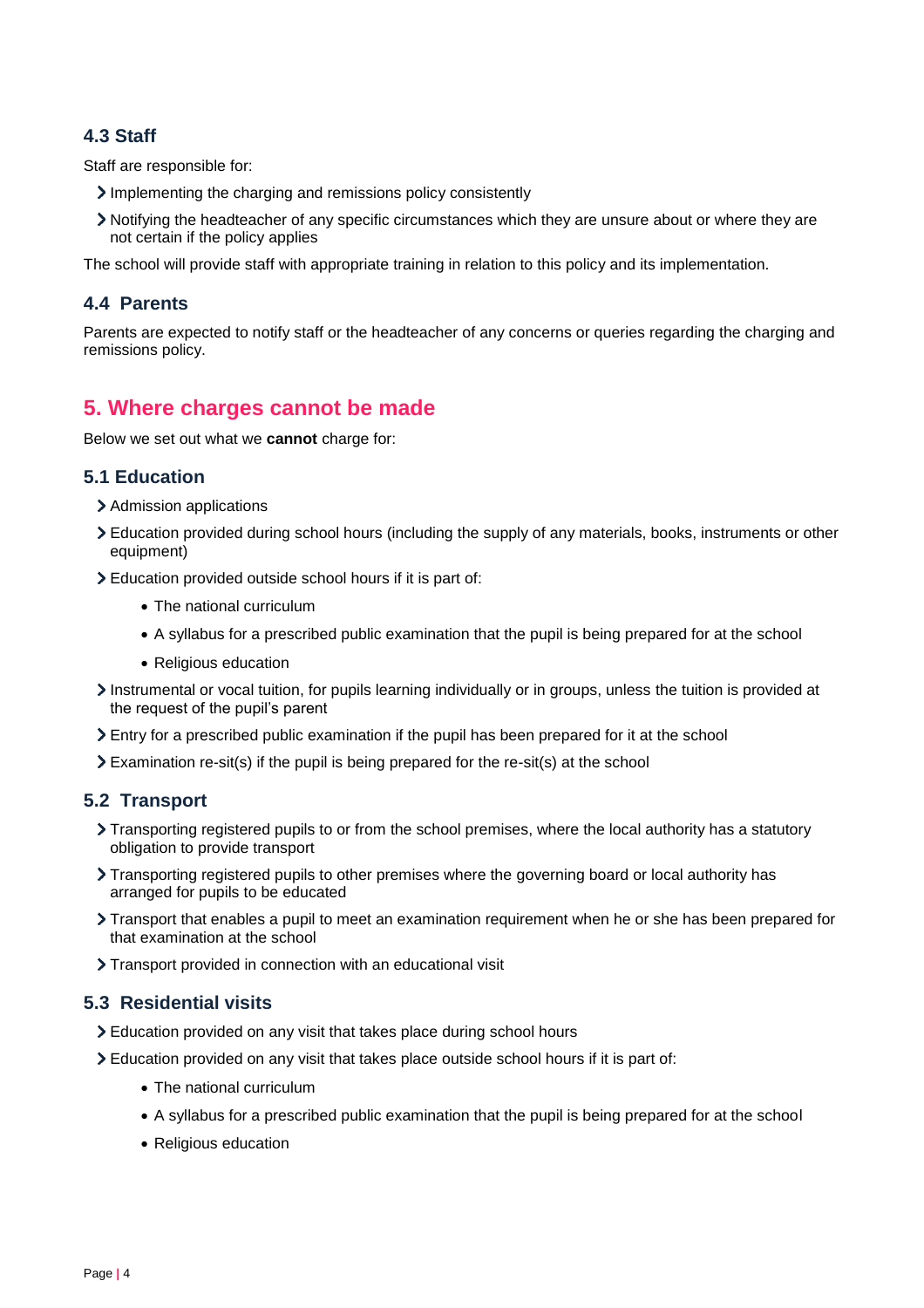• Supply teachers to cover for those teachers who are absent from school accompanying pupils on a residential visit

#### <span id="page-4-0"></span>**6. Where charges can be made**

Below we set out what we **can** charge for:

#### **6.1 Education**

- Any materials, books, instruments or equipment, where the child's parent wishes him or her to own them
- Optional extras (see section 6.2)
- Music and vocal tuition, in limited circumstances (see section 6.3)
- Certain early years provision
- Community facilities
- Examination re-sit(s) if the pupil is being prepared for the re-sit(s) at the school **and** the pupil fails, without good reason, to meet any examination requirement for a syllabus

#### **6.2 Optional extras**

We are able to charge for activities known as 'optional extras'. In these cases, schools can charge for providing materials, books, instruments or equipment. The following are optional extras:

Education provided outside of school time that is not part of:

- The national curriculum
- A syllabus for a prescribed public examination that the pupil is being prepared for at the school
- Religious education
- Examination entry fee(s) if the registered pupil has not been prepared for the examination(s) at the school
- Transport (other than transport that is required to take the pupil to school or to other premises where the local authority or governing board has arranged for the pupil to be provided with education)
- > Board and lodging for a pupil on a residential visit
- Extended day services offered to pupils (such as breakfast clubs, after-school clubs, tea and supervised homework sessions)

When calculating the cost of optional extras, an amount may be included in relation to:

- Any materials, books, instruments or equipment provided in connection with the optional extra
- > The cost of buildings and accommodation
- > Non-teaching staff
- Teaching staff engaged under contracts for services purely to provide an optional extra (including supply teachers engaged specifically to provide the optional extra)
- The cost, or an appropriate proportion of the costs, for teaching staff employed to provide tuition in playing a musical instrument, or vocal tuition, where the tuition is an optional extra

Any charge made in respect of individual pupils will not be greater than the actual cost of providing the optional extra activity, divided equally by the number of pupils participating.

Any charge will not include an element of subsidy for any other pupils who wish to take part in the activity but whose parents are unwilling or unable to pay the full charge.

In cases where a small proportion of the activity takes place during school hours, the charge cannot include the cost of alternative provision for those pupils who do not wish to participate.

Parental agreement is necessary for the provision of an optional extra which is to be charged for.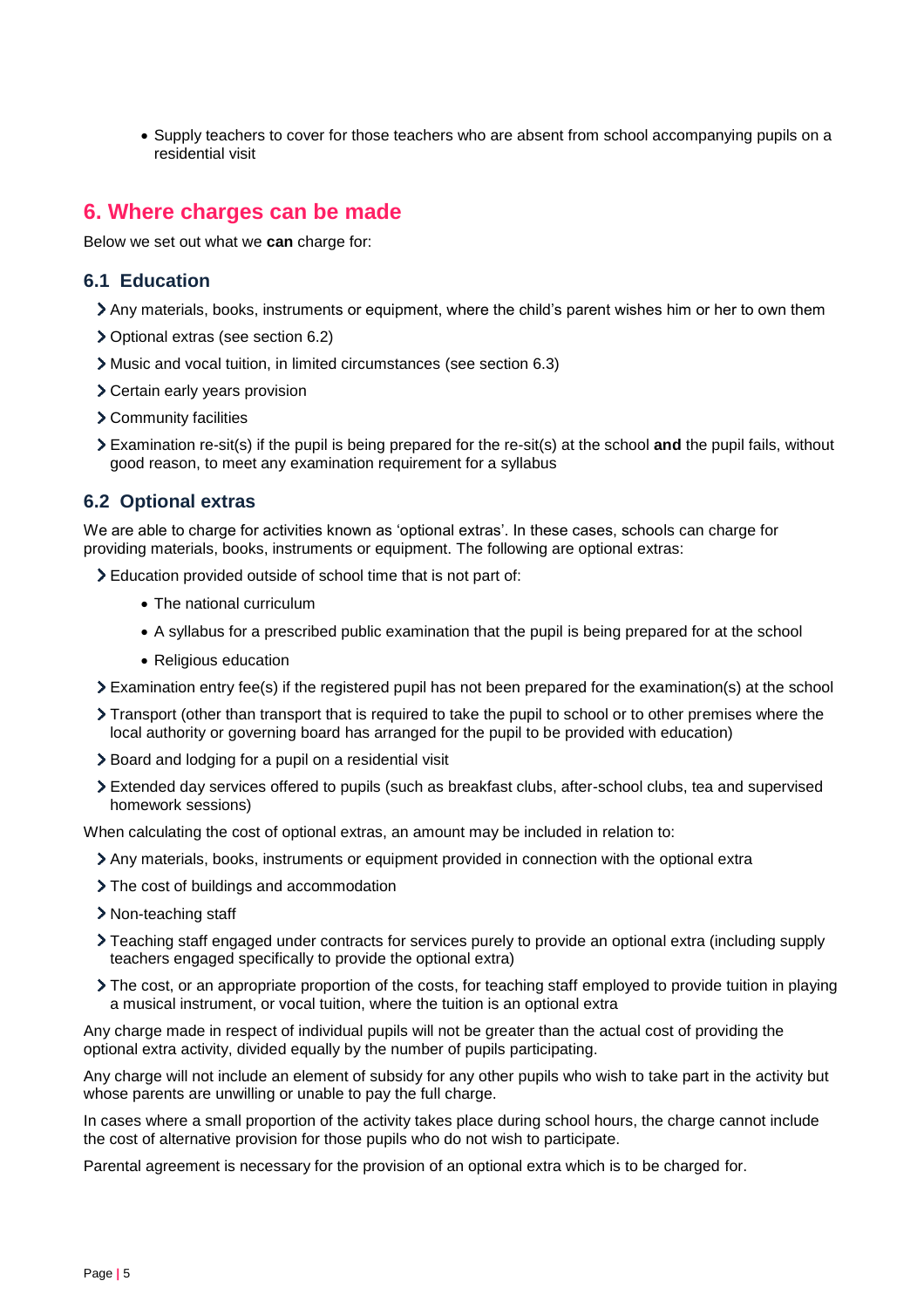#### **6.3 Music tuition**

Schools can charge for vocal or instrumental tuition provided either individually or to groups of pupils, provided that the tuition is provided at the request of the pupil's parent.

Charges may not exceed the cost of the provision, including the cost of the staff giving the tuition.

Charges cannot be made:

- If the teaching is an essential part of the national curriculum
- If the teaching is provided under the first access to the Key Stage 2 instrumental and vocal tuition programme
- For a pupil who is looked after by a local authority

#### **6.4 Residential visits**

We can charge for board and lodging on residential visits, but the charge must not exceed the actual cost.

#### <span id="page-5-0"></span>**7. Voluntary contributions**

As an exception to the requirements set out in section 5 of this policy, the school is able to ask for voluntary contributions from parents to fund activities during school hours which would not otherwise be possible.

Some activities for which the school may ask parents for voluntary contributions include but are not limited to:

school trips, sports activities, external visitors and lecturers.

#### **There is no obligation for parents to make any contribution, and no child will be excluded from an activity if their parents are unwilling or unable to pay**.

If the school is unable to raise enough funds for an activity or visit then it will be cancelled.

#### <span id="page-5-1"></span>**8. Activities we charge for**

The school will charge for the following optional extras and for breakfast club. Breakfast club costs include but are not limited to the cost for staffing the club.

For regular activities, the charges for each activity will be determined by the governing board and reviewed in July each year. Parents will be informed of the charges for the coming year in July each year.

#### <span id="page-5-2"></span>**9. Remissions**

In some circumstances the school may not charge for items or activities set out in sections 6 and 8 of this policy. This will be at the discretion of the governing board and will depend on the activity in question.

#### **9.1 Remissions for residential visits**

Parents who can prove they are in receipt of any of the following benefits will be exempt from paying the cost of board and lodging for residential visits:

- > Income Support
- > Income-based Jobseeker's Allowance
- Income-related Employment and Support Allowance
- Support under part VI of the Immigration and Asylum Act 1999
- > The guaranteed element of Pension Credit